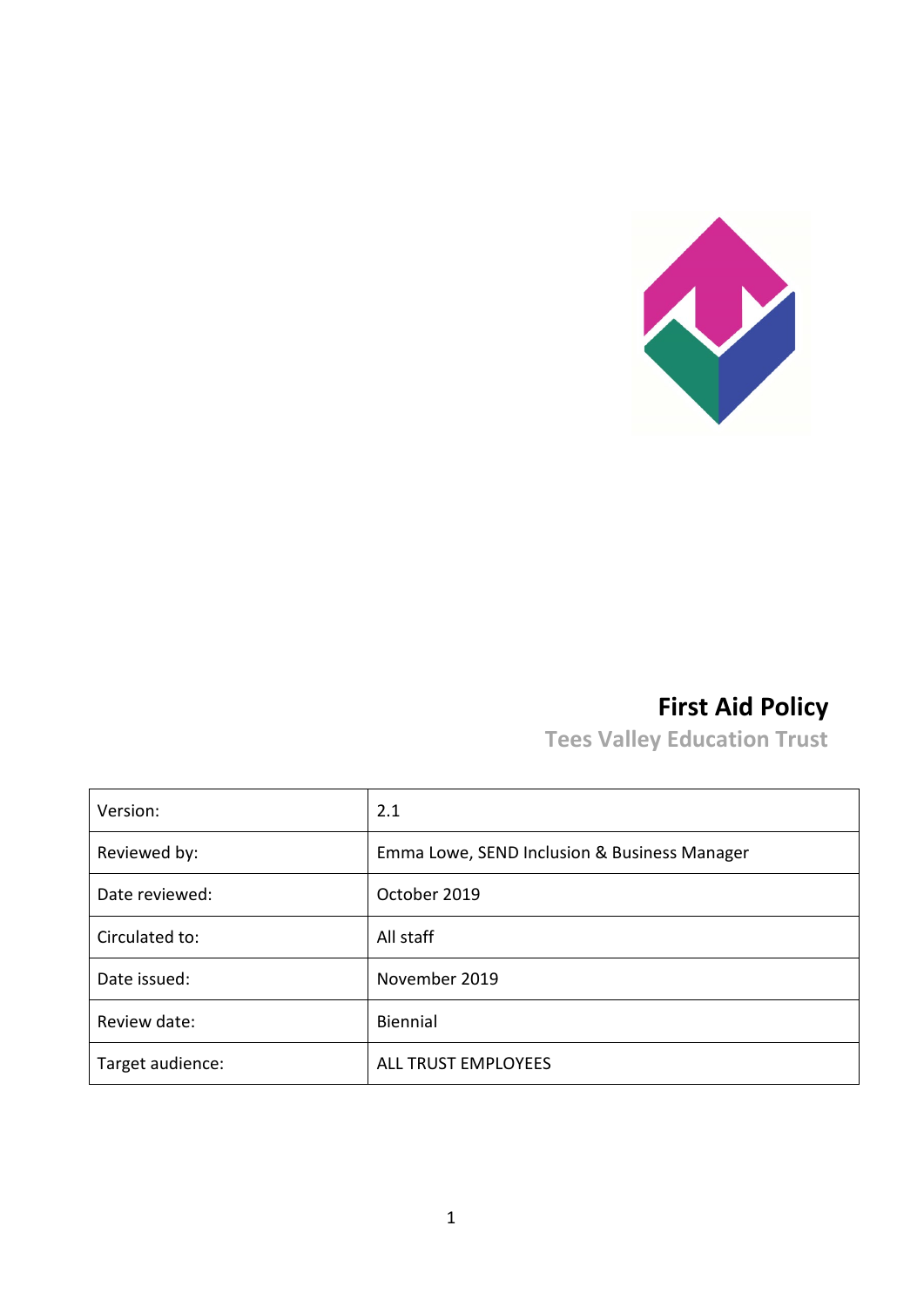

#### **TABLE OF CONTENTS**

| 1              |     |     |  |
|----------------|-----|-----|--|
| 2              |     |     |  |
| $\mathbf{3}$   |     |     |  |
| 4              |     |     |  |
| 5              |     |     |  |
| 6              |     |     |  |
|                |     | 6.1 |  |
| 7 <sup>7</sup> |     |     |  |
| 8              |     |     |  |
|                | 8.1 |     |  |
|                | 8.2 |     |  |
|                | 8.3 |     |  |
|                | 8.4 |     |  |
| 9              |     |     |  |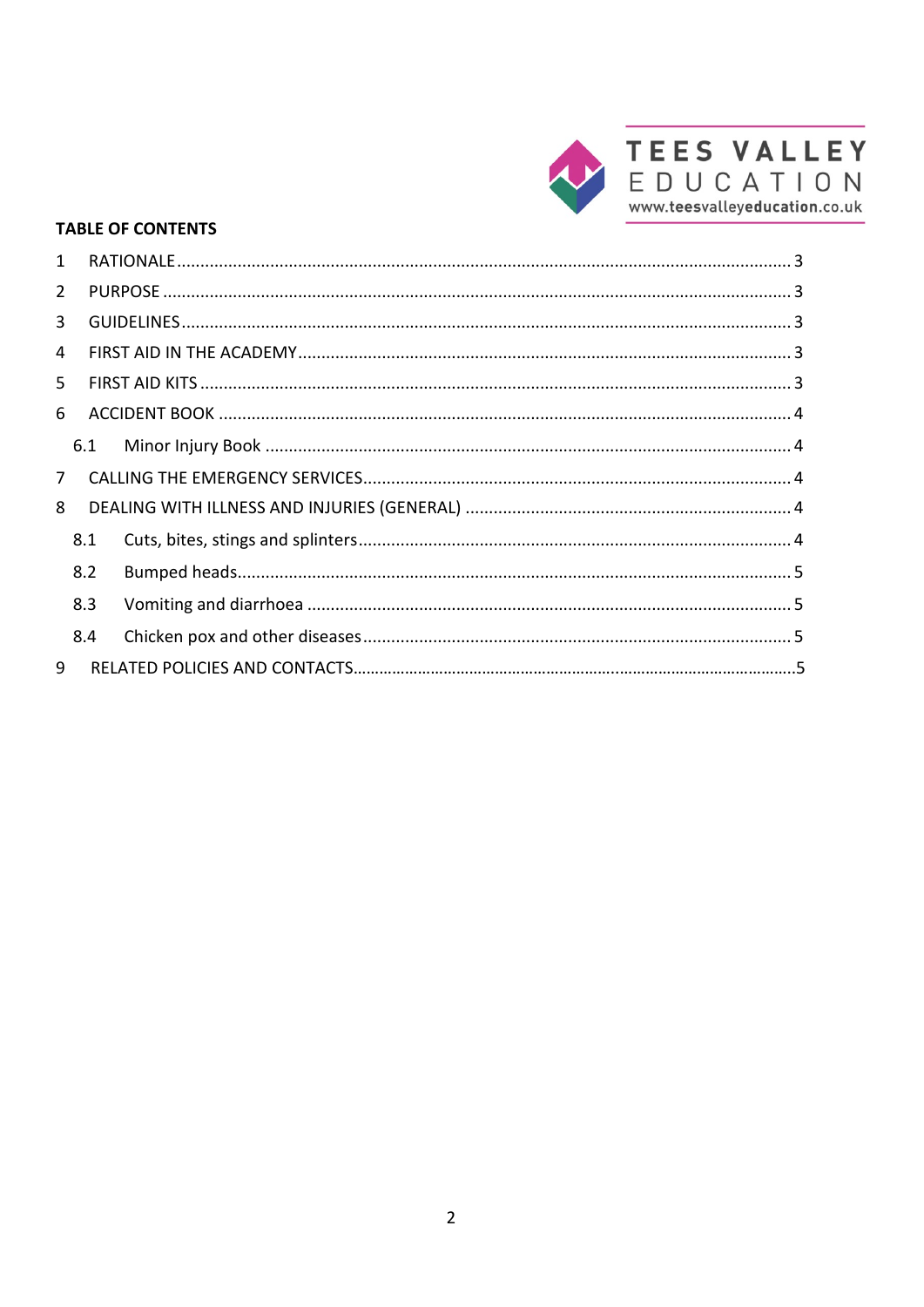## <span id="page-2-0"></span>**1 RATIONALE**

Children and adults in our care need good quality first aid provision. Clear and agreed systems ensure that all children are given the same care and understanding in the academy. This care should extend to emergency first aid provision.

## <span id="page-2-1"></span>**2 PURPOSE**

This policy:

- 1. Gives clear structures and guidelines to all staff regarding all areas of first aid and medicines;
- 2. Clearly defines the responsibilities and the staff;
- 3. Enables staff to see where their responsibilities end;
- 4. Ensures the safe use and storage of medicines in the academy;
- 5. Ensures the safe administration of medicines and use of medical equipment in the academy;
- 6. Ensures good first aid cover is available, by members of staff who are competent and fully trained to do so, in the academy and on visits.

#### <span id="page-2-2"></span>**3 GUIDELINES**

New staff to the academy are given a copy of this policy when they are appointed. This policy is regularly reviewed and updated.

As part of the induction process, new staff are given details of the trained first aiders, are trained in accident reporting and shown were first aid supplies are stored.

#### <span id="page-2-3"></span>**4 FIRST AID IN THE ACADEMY**

Each academy has a number of staff who are trained 'First Aiders' and have completed the HSE approved First Aid at Work training (see staff handbook).

In addition, there are also a number of staff who have completed training specifically for EYFS children 'Paediatric First Aiders', who have completed the HSE Paediatric First Aid training (see staff handbook).

There are also a number of staff who have completed the Emergency First Aid at Work (EFAW) training, which enables them to treat adults and visitors who are on the academy site.

Within each academy the main duties of a First Aider are to:

- **Preserve life** provide immediate life-saving medical care before the arrival of emergency services
- Give immediate help to casualties with common injuries or illnesses and those arising from specific hazards at the academy
- When necessary, ensure that an ambulance or other professional medical help is called
- Be responsible for checking the contents of First Aid containers and re stocking when necessary

## <span id="page-2-4"></span>**5 FIRST AID KITS**

Each academy has numerous locations where fully stocked first aid equipment is stored (see staff handbook). Included is:

- A selection of 'bum bags' to transport first aid equipment
- Medi wipes, plasters, gauze, disposable gloves, disposable aprons, adhesive dressing strip- a variety of sizes, melolin pads, emergency blanket, eye wash, triangular bandages, scissors, safety pins, micropore tape, burns dressing, steri strips, crepe bandages- a variety of sizes,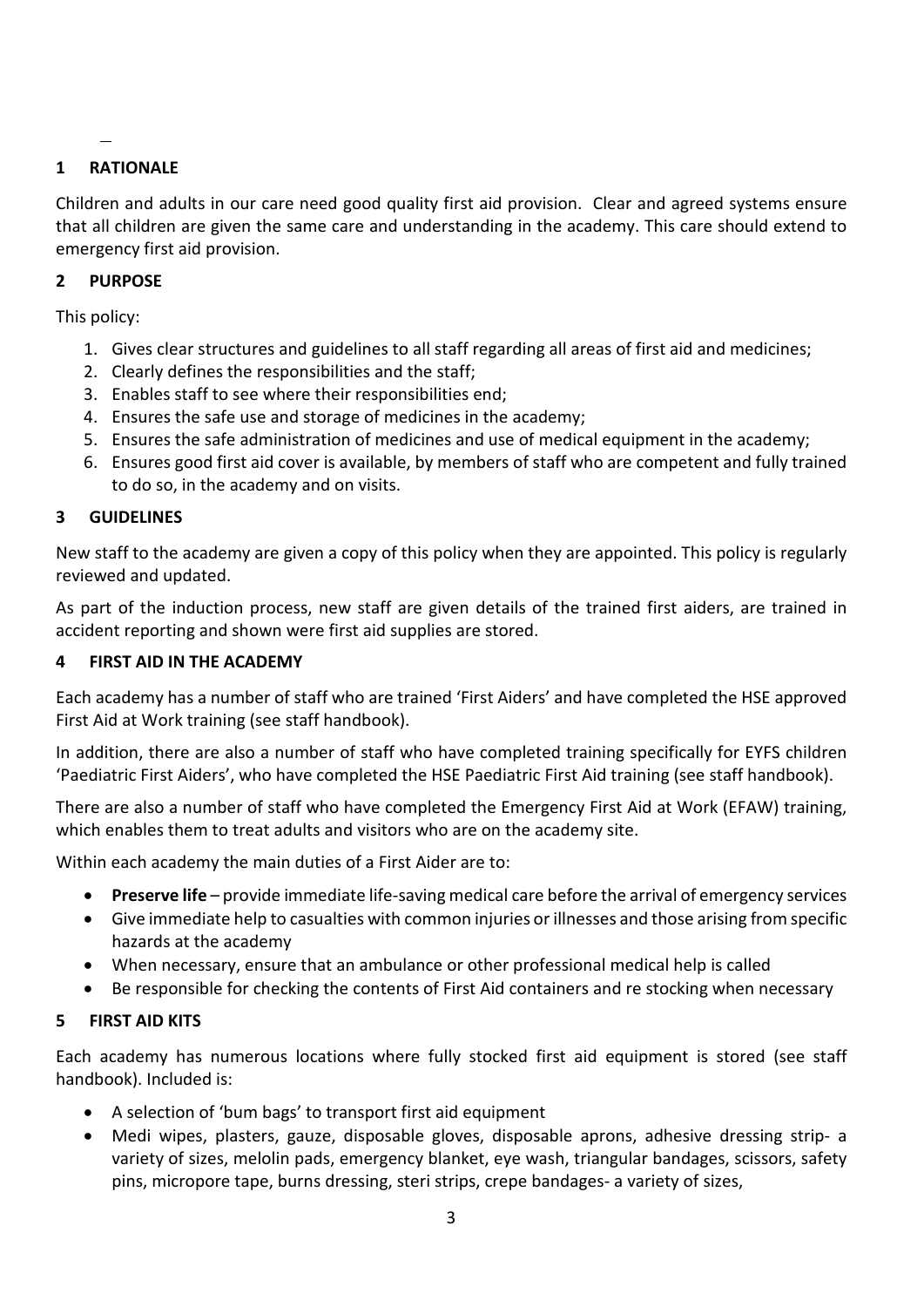Not located within first-aid kit, but kept in storage in the academy:

- Ice packs
- Burns packs
- Emergency inhalers
- Adrenaline auto-iniector (Epi-pen)
- Medical refrigerator for medication that needs to be stored below a set temperature

There are several lockable cool bags available to transport medication on visits.

If a kit is taken from its place, it must be returned when finished with.

Designated members of first aid trained staff will keep the first aid equipment fully stocked.

# <span id="page-3-0"></span>**6 ACCIDENT REPORT BOOK**

The accident report book is located in the academy office**.** All serious injuries or incidents to children or adults must be recorded in the Accident Book.

# <span id="page-3-1"></span>6.1 Minor Injury Book

The Minor Injury Book is located in the academy office and/or one in each Key Stage. All minor injuries or incidents to children or adults must be recorded in the Minor Injuries Book. The original top-sheet should be placed in an envelope and sent home with the child with the carbon copy remaining in the academy.

# <span id="page-3-2"></span>**7 CALLING THE EMERGENCY SERVICES**

In the case of major accidents, it is the decision of the fully trained First Aider if the emergency services are to be called. Staff are expected to support and assist the trained First Aider in their decision. The First Aider must remain with the child and provide any first aid as directed by the emergency call handler and a handover when emergency services arrive.

If a member of staff is asked to call the emergency services, they must state:

- 1. What has happened
- 2. The child's name
- 3. The age of the child
- 4. Whether the casualty is breathing and/or unconscious
- 5. The location of the academy

If the casualty is a child, their parents should be contacted immediately and given all the information required. If the casualty is an adult, their next of kin should be called immediately. All contact numbers for children and staff are located in the academy office.

## <span id="page-3-3"></span>**8 DEALING WITH ILLNESS AND INJURIES (GENERAL)**

## <span id="page-3-4"></span>8.1 Cuts, bites, stings and splinters

The nearest adult deals with small cuts. All open cuts should be covered after they have been treated with a medi wipe/water. Children should always be asked if they can wear plasters BEFORE one is applied. Children who are allergic to plasters will be given an alternative dressing. All cuts should be recorded in the Minor Injury Book or if the wound is more serious, the Accident Book.